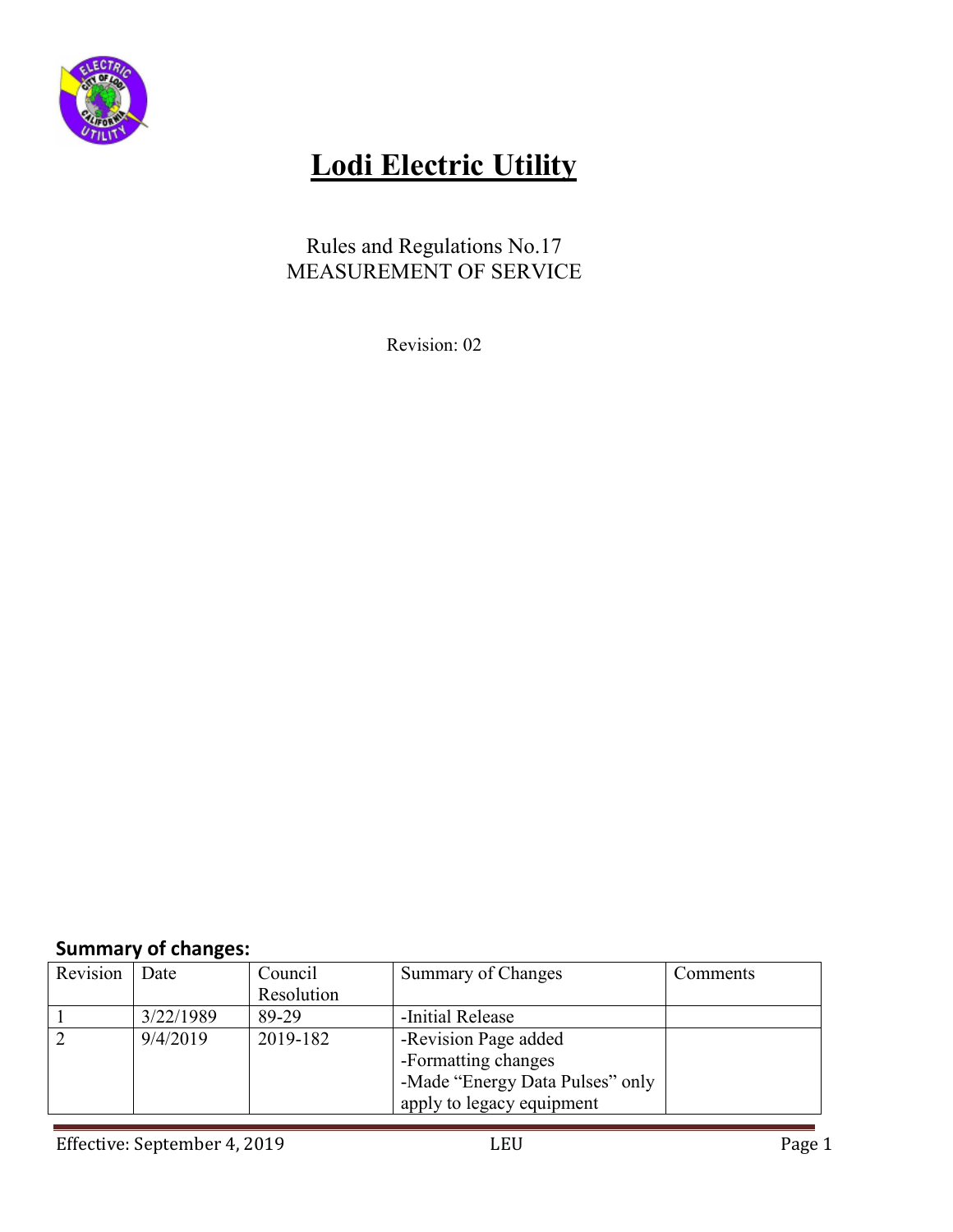

## **Lodi Electric Utility**

Rules and Regulations No.17

#### MEASUREMENT OF SERVICE

#### A. General

 Meters and equipment necessary to measure the electrical energy supplied and sold by the City will be furnished, installed and maintained by the City in enclosures, panels, devices, etc., furnished by the Customer per City and "Electric Utility Service Equipment Requirements Committee" (EUSERC) requirements. Meters will be read and bills rendered on a monthly cycle.

#### B. Method of Measuring

 The basic measuring unit for all Customer classes is the kilowatt-hour (kWh). This measure represents the electrical energy consumed by the Customer during a billing cycle. Depending on Customer class, additional measurements will be implemented, such as 'Demand' and 'Power Factor.' Demand metering measures the peak Demand (request for electrical energy, averaged) during a time interval, usually 15 minutes, but may be selected from 3 to 30 minutes depending on Load characteristics. This measurement is expressed as kilowatts (kW). Power Factor metering is accomplished by measuring the reactive component of the supplied energy during a billing cycle. This measurement is expressed as kilovoltampere-reactive-hours (kVARh). A trigonometric calculation using the kWh and kVARh, for the billing cycle, will yield the average Power Factor. Reference Chapter 13.20 Article III of the "Lodi Municipal Code" for further detail.

#### C. Accuracy limits

 Electric revenue meters are tested periodically against a City standard based on Customer class. The City standard, in turn, is tested periodically (maximum interval 5 years) against a United States Government Agency standard. Residential meters are field tested and left in Service, if found to be within  $\pm$  2% Average Percentage Registration. Commercial/Industrial meters are removed from Service and tested in the Meter Test Shop. Meters tested in the test shop are calibrated to within  $\pm$  0.2% Average Percentage Registration prior to being returned to Service. The Average Percentage Registration is the sum of one light Load test (LL) and one heavy Load test (HL) divided by 2 as defined in "Code for Electricity Metering," Section 6.1.8.2 Method 2.